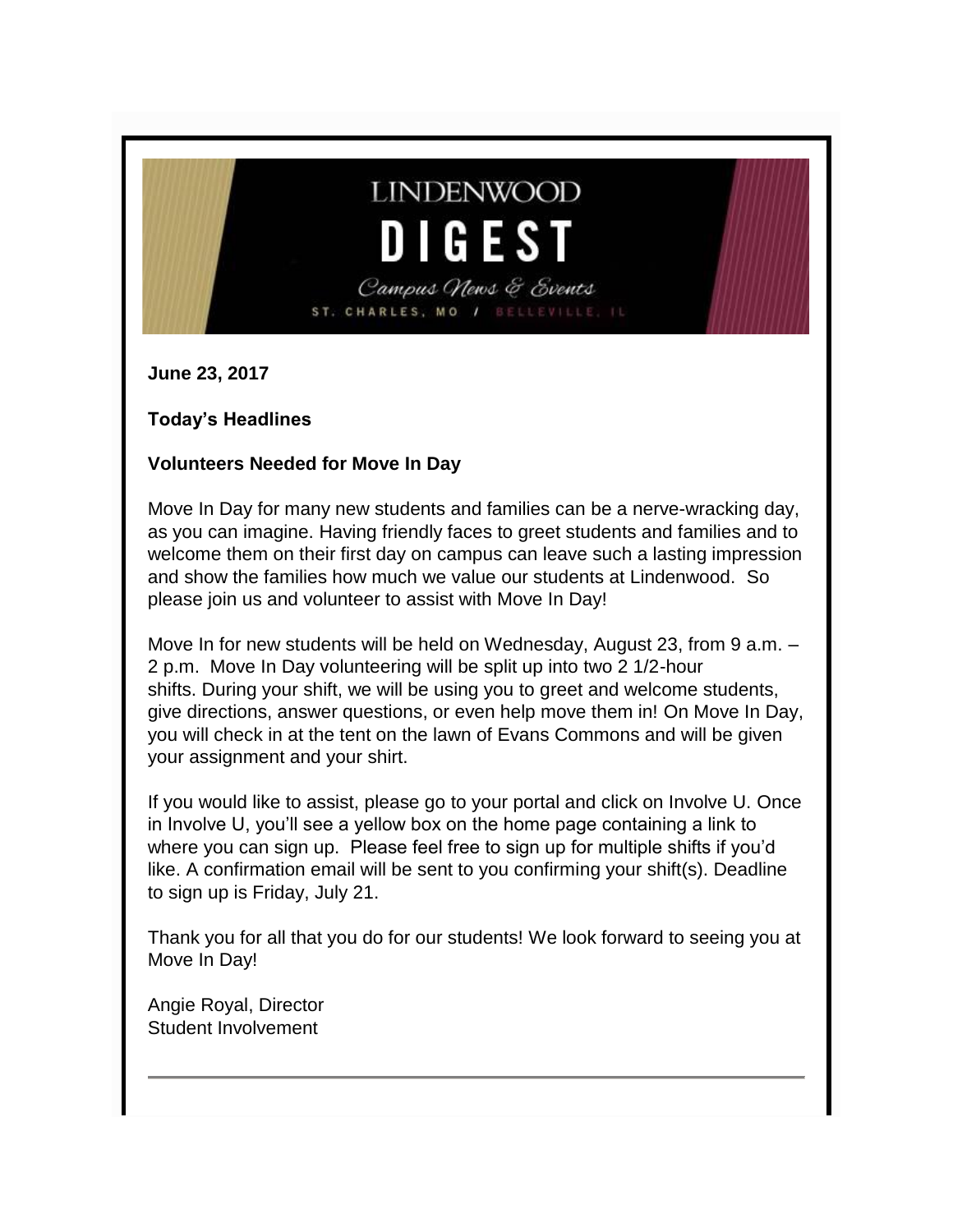#### **Lindenwood Review Now Available**

Issue 7 of The Lindenwood Review, the literary journal produced by Lindenwood's MFA in Writing Program, is now available. Faculty or staff can request free copies by emailing Beth Mead at **bmead@lindenwood.edu.** For issue 7 details, [click here.](http://www.lindenwood.edu/academics/beyond-the-classroom/publications/the-lindenwood-review/issue-7-2017/)

## **\$10 Tickets Available for Lions at the Ballpark**



The Lions at the Ballpark Cardinals game originally scheduled for Saturday, April 29 vs. the Cincinnati Reds will be made up on a mutual offday for both clubs Monday, June 26, at 3:15 p.m.

Gates will open at 1:15 p.m. that day to accommodate distribution of the Carlos Martinez &

Matt Carpenter Double Bobblehead promotional giveaway sponsored by SSM Health Cardinal Glennon Children's Hospital.

Anyone who previously bought tickets should use their tickets dated April 29, 2017 for admittance to the June 26 make-up game. Tickets can still be purchased in the Office of Student Involvement in Evans Commons for \$10, cash only.

For more information, contact Jennifer Devonshire at 636-949-4624 or idevonshire@lindenwood.edu!

**HLC Fact of the Week: "HLC Criteria for Accreditation Related to Assessment"**